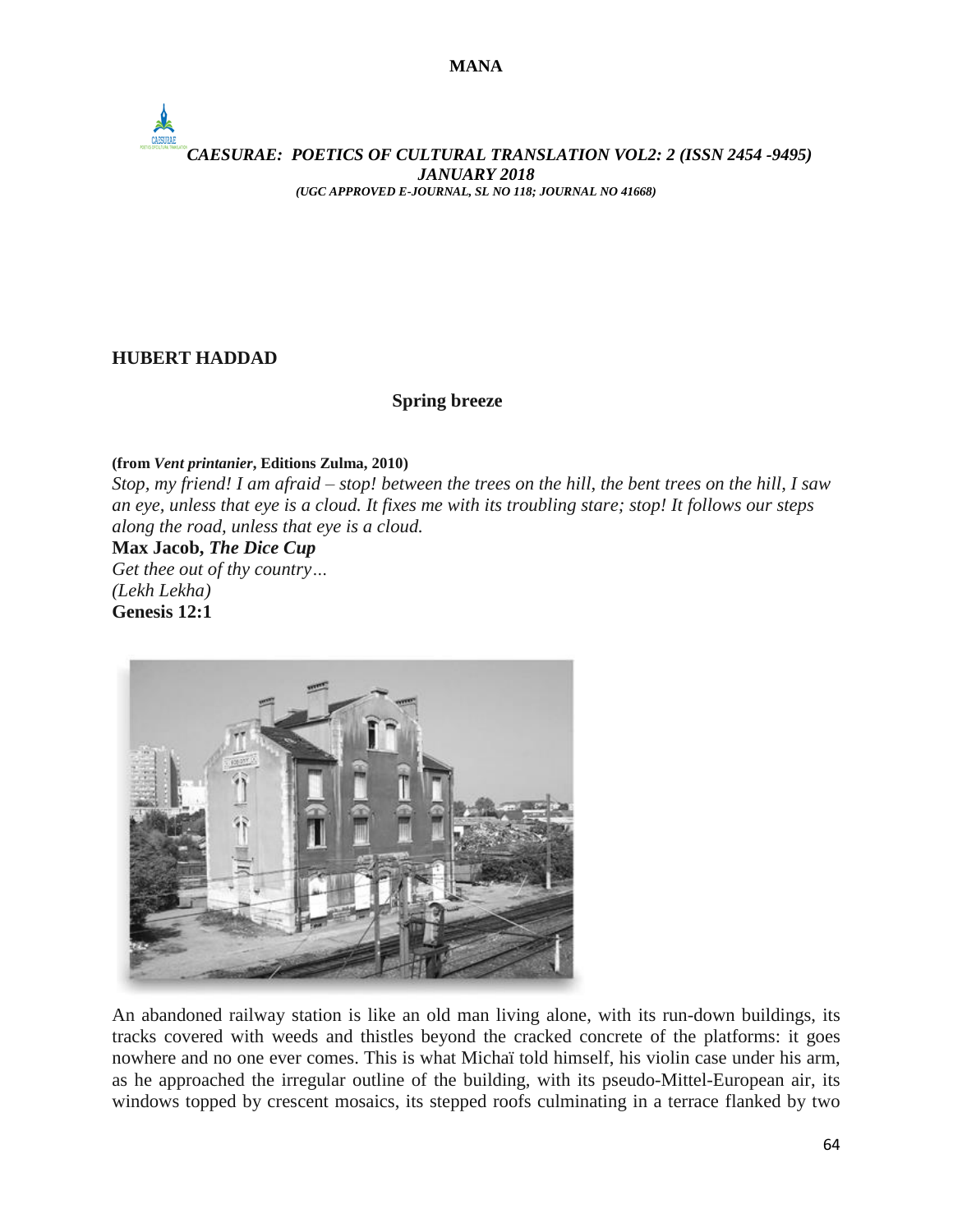$\frac{1}{2}$ 

#### *CAESURAE: POETICS OF CULTURAL TRANSLATION VOL2: 2 (ISSN 2454 -9495) JANUARY 2018 (UGC APPROVED E-JOURNAL, SL NO 118; JOURNAL NO 41668)*

gables. Above the sealed doors, the ceramic sign was still fresh and bright: *CHEMIN DE FER DE CEINTURE*.Rags and garbage bags littered the adjoining waste ground, like a deserted marketplace. A freight hangar stood silhouetted on a patch of lower ground, overlooking the unloading area. To either side, beyond the signal gantries and pylons, the industrial wasteland extended far and wide, dismal beneath the clouds. Michaï felt older even than his violin, a Lupot, with pegs and an end-button of ivory. The commemoration was scheduled to take place two days from now, on July 16. He was certain not to go, but the municipality's invitation – received *poste restante*, on glossy paper with a reproduction of an old photograph of the station when it was still in service – had refreshed his memory.

At first light, released from a vague, formless nightmare, he had taken refuge in a bar in Le Bourget, opposite that other railway station of sinister renown. Leaning his elbow on the zinc counter, he had wondered what could possibly be the use of a life's end such as his, forgotten in the hearts of men, with no ties, no answering echo. On the television screen above the bar, he glimpsed pictures from the news: the day before, an encampment of Roma gypsies had been dismantled on waste ground in Bobigny. He had recognized the building with its gables, the freight hangar; instinctively, his violin case under his arm, he had set out for the place, two or three kilometers away.

Walking was an exertion at his age, but he enjoyed making his way down the streets of small houses between the Ourcq canal and the cemetery in Pantin, with their views towards Aulnaysous-Bois, Noisy-le-Sec, and Drancy. There was something timeless about the hidden suburbs, behind the highway off-ramps, the concrete blocks of the housing projects; on a warm day, beneath their leafy canopy, the small villas and allotments had a deceptively rustic air. The scent of lilac opened vistas of memory. He had lived in places like this, before the war, before the winter of time. Later, he had shivered constantly, even in the height of summer, teeth chattering in bright sunshine, defenceless against the icy mists of the past.

On reaching the old station in Bobigny, he remained dry-eyed, but sensed a vague commotion, unawares, like a swimmer scarcely surprised that he can no longer make headway, his legs severed by a single shark-bite. The flapping wings of cloth on the waste ground, the rusted rails among the nettles, the storm vapours blowing on the horizon, were markers for things buried far too deep.

Just then, a short, hunched silhouette crossed the tracks. Michai rubbed his eyes hard, to make the image disappear. This figure, these signs, sprang from the grumbling depths of a loud, black abyss. The gnome was scampering back and forth, as if lost, between the north end of the platform and the waste ground when, suddenly, he stopped. He seemed to have spotted Michaï standing next to the main building like a traveller uncertain where to go. Michaï had come to peer over the rim of a breach in time, reopened a few hours earlier by the watery moon of a TV screen in a bar, and now, here before him, a spectre was scurrying. A closer look revealed a boy of ten or eleven, carrying a heavy bundle. Michaï could just make out his wild expression, his adult clothes cut down to size, the hunted look of a stray cat. The old man approached. With the instinct of a onetime fugitive, he showed his violin, holding it up above the cap on his head. Straight away, the kid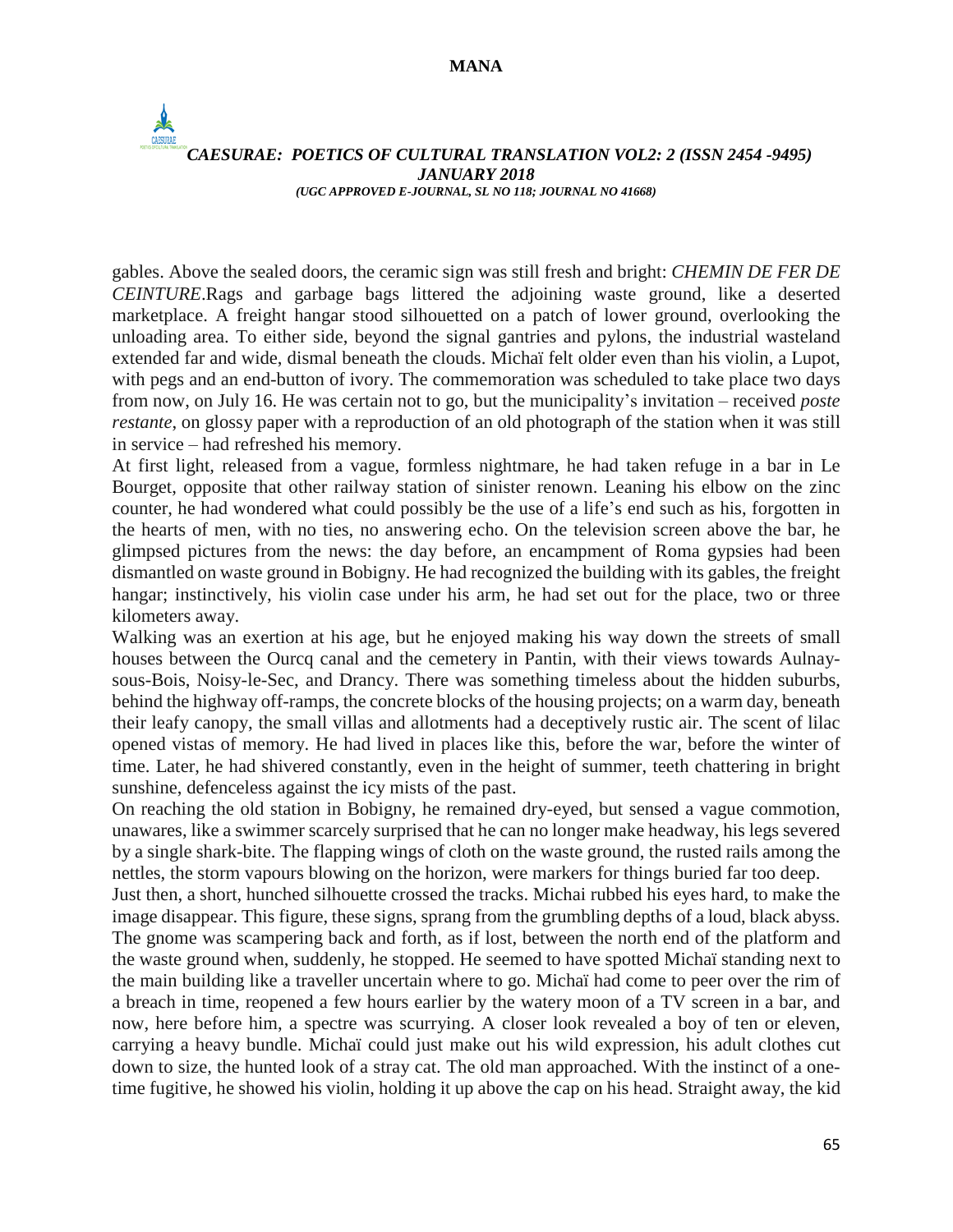### **MANA**

## *CAESURAE: POETICS OF CULTURAL TRANSLATION VOL2: 2 (ISSN 2454 -9495) JANUARY 2018 (UGC APPROVED E-JOURNAL, SL NO 118; JOURNAL NO 41668)*

seemed reassured. He bent forward and slid two straps across his chest, releasing the pleated fan of an accordion, with a brief whine of the bellows.

Still at a distance, Michaï nodded his head.

"What's your name?"

 $\frac{1}{2}$ 

"Nicolai, what's yours?"

"Me? Should I need a name any more? I'm far too old."

"You're a musician, where's your camp?"

The child spoke these words in a sad voice, but with a secret, almost conspiratorial air. Now Michaï understood.

"You're looking for your family – am I right?"

Nicolaï had stepped over the brambles biting at the remains of the chain-link fence, and stood in front of him, now, his left shoulder stooping slightly under the weight of his instrument. A look of extreme anxiety, mingled with scorn, crossed his face, the skin marbled with the marks of a night spent rough, fragile but defiant – no fingerhold for pity there. The instinctive defiance expressed in his thin features was aimed at nothing and nobody. Only a slight contraction of the lips, and his reddened eyes, betrayed his state of panic.

Michaï glanced along the abandoned concourse. A burnt-out camp fire between four stones, socks hanging on a line, a water container, sodden sticks of bread… The expulsion must have been speedily carried out. It was almost always the same: the local authorities would chase out the descendants of martyrs, so that their memory could be honoured in peace.

"Where have you been until now?" he asked.

The Roma boy jerked his chin at his accordion.

"My uncles and me, we were playing in the metro like we always do, when the police cornered  $us...$ "

Nicolaï had managed to give them the slip, he said. He had wandered for hours on the outskirts of Paris, between Porte de la Chapelle and Porte des Lilas, but hadn't found his way back to Bobigny. During the night, as he tried to sleep on a building site, on a pile of sand, the memory of the place had come back to him. He had just arrived, now, late in the morning. But the camp had disappeared. The old man gestured to the boy.

"If you like, we can go and ask at the City Hall, or the police."

"I'd rather stay here. They're going to come back…"

"The police are the ones who'll be back!"

"I'd still rather."

Michaï shrugged his shoulders, a sad smile playing at the corners of his mouth. "*Lekh Lekha!*" he muttered, between his teeth. He placed some coins in the small hand, blackened by the greasy accordion straps, then turned on his heels with a last look at the sign – *CHEMIN DE FER DE CEINTURE* – on the front of the building. In July 1944, he had been brought in a convoy to this station, but not for a tour around the outskirts of Paris. He must have had the same vagabond look, after a year spent hiding in livestock sheds and stables, living on the kindness of the Burgundy farmers. He had been taken in by a priest, in a church where he had hidden for that last month. He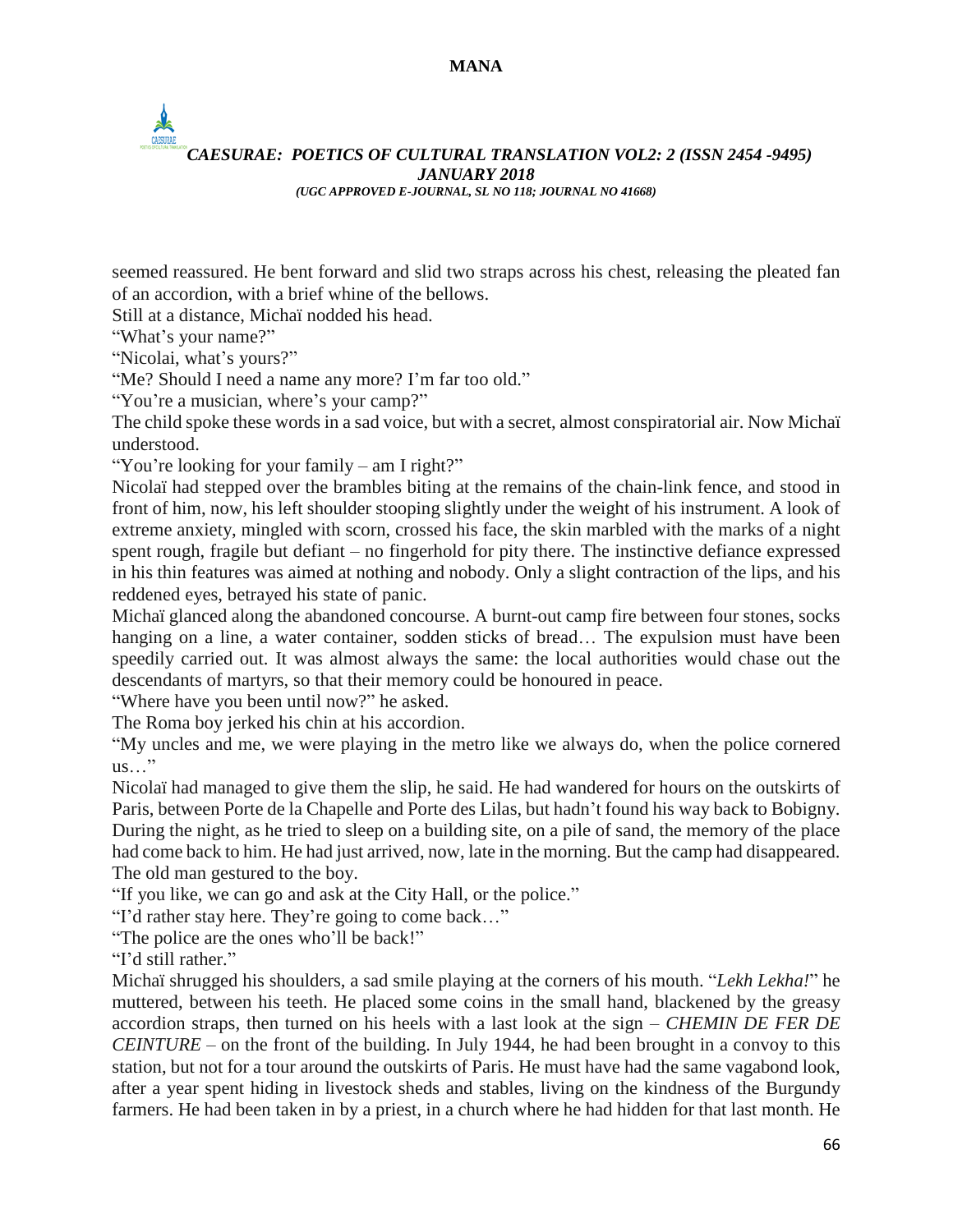$\frac{1}{2}$ 

#### *CAESURAE: POETICS OF CULTURAL TRANSLATION VOL2: 2 (ISSN 2454 -9495) JANUARY 2018 (UGC APPROVED E-JOURNAL, SL NO 118; JOURNAL NO 41668)*

had no idea how he had ended up in a corner of the Yonne department, near Jonches, always within sight of the bell-tower of Auxerre cathedral. The round-up of July 16, 1942 was inscribed on his soul, like the death of a child… It was early in the morning, very early, on Boulevard de Ménilmontant. Barely light. Police wagons were parked everywhere, blocking the streets; dozens of gendarmes and inspectors poured into the apartment buildings. Michaï had just got out of bed, and been sent on a mission to fill a basket with sand collected from the edges of building sites or the courtyards of apartment blocks, for his cat's litter. His sisters' job was to find bits of fat or chicken bones for their pet, in the garbage cans of restaurants – the condition for keeping the animal at home in those hungry times. And so Michaï was able to watch the sudden deployment from behind an empty coal-seller's cart, blackened with coal dust, at the corner of Rue des Cendriers. Hurriedly-dressed neighbours, some still in their dressing-gowns, were shoved out onto the street at the bottom of their building. In shirtsleeves, with jackets over their arms, they had been ordered out in a rush, and few were wearing their yellow stars. Holding their guns crosswise, the gendarmes rammed them towards the wagons; those who resisted were hit with rifle butts. There were anxious, terrified shouts, old women crying. Weary-looking officers separated the children and adults, beating off those who clung on, with their hats and kepis. Panic-stricken, abandoning his basket of sand, Michaï ducked through the mêlée and ran to his front door, in time to see his sisters pushed outside by plain-clothed inspectors, followed by his mother, shaking with fear, her arms laden with blankets. And last of all, his father, a half-closed suitcase clamped tight under one arm; a gendarme was twisting the other. And now, and then, more than anything else, he remembered his mother's gaze, looking towards his sisters, and down the boulevard. She was looking for him, of course. He, Michaï. She hoped to see him, and dreaded that he might show himself. His sisters were torn abruptly from her, dragged away towards another vehicle, a platform bus already full of people. They fell against one another. He could still see their slender silhouettes and pale faces. His father cried out to them, in a broken voice: "Don't be afraid!" A man tried to break free of the police cordon, running off towards Belleville between the trees on the boulevard's central island. Shots rang out in the dawn light. On Boulevard de Ménilmontant and all over the neighbourhood, and everywhere in occupied France, people from Poland, Romania or other such far-flung places were arrested, herded together, put into convoys; accented Jews, artisans, pregnant women, old folk. With a sharp, dry retort, the doors of the wagons slammed shut forever on a life of cautious happiness.

It was over. He would never see them again, neither his father, nor his mother. And his slender sisters receded still, further and further in his memory, like the lines of trees on a road to the horizon. He alone had escaped the *rafle du Vel' d'hiv'*, the round-up at the Winter Velodrome, thanks to a bit of sand collected before dawn for the litter of the old tom cat that had seen him enter this world. The house-cat had fled. And his sisters and mother were no more real to him now than the shapes of clouds. Sixty-seven years had passed. He still heard his father crying out to them, "Don't be afraid!" They had all left for Auschwitz-Birkenau, via Drancy, from the station at Le Bourget. Had he not been betrayed and deported in turn, two years later, he would never have understood their fate.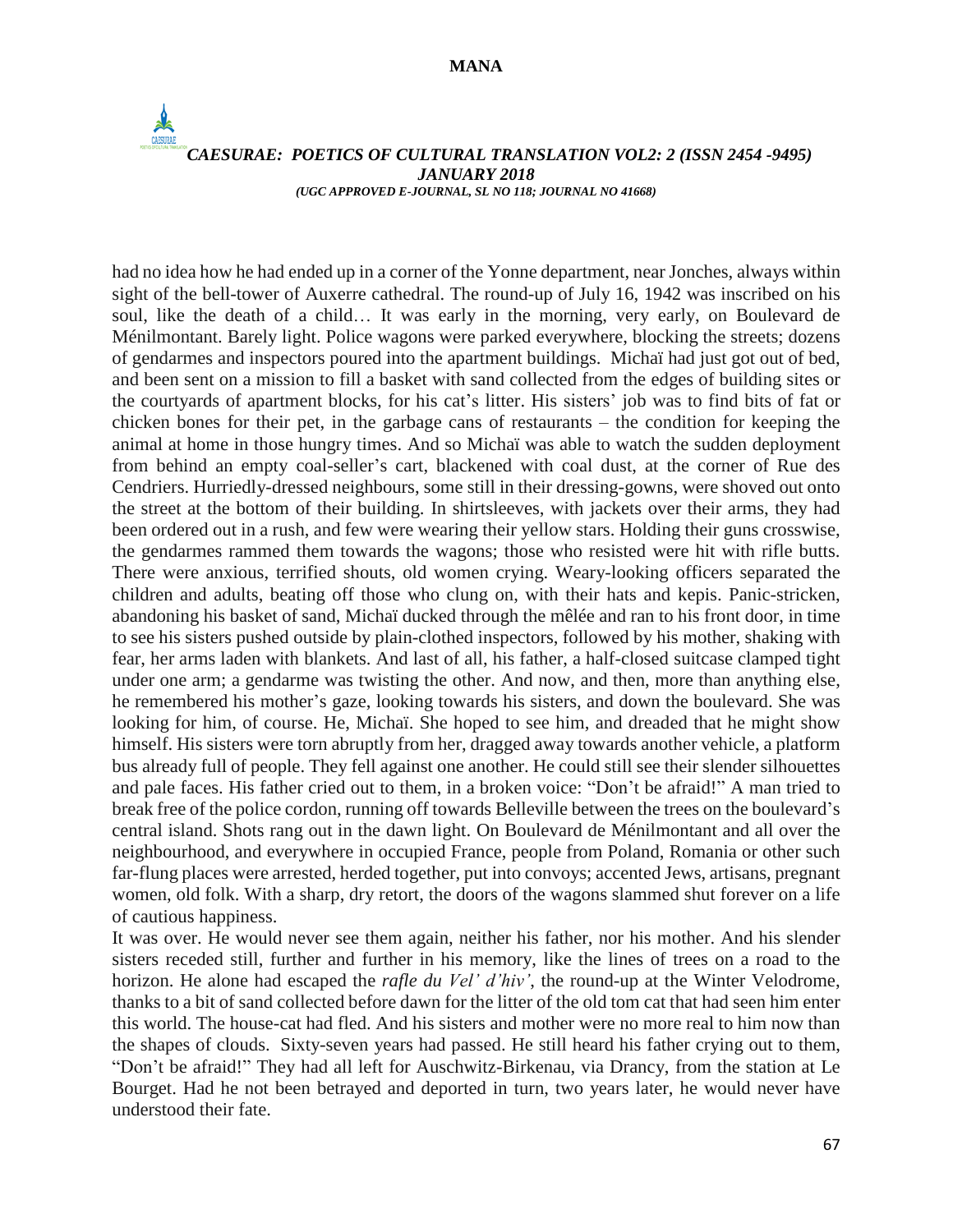#### **MANA**

 $\frac{1}{2}$ 

#### *CAESURAE: POETICS OF CULTURAL TRANSLATION VOL2: 2 (ISSN 2454 -9495) JANUARY 2018 (UGC APPROVED E-JOURNAL, SL NO 118; JOURNAL NO 41668)*

Michaï glanced one last time at the deserted railway lines. The Roma boy was hopping from one foot to the other, out there on the waste ground. With his accordion on one shoulder, his silhouette stood out like a hunch-backed angel or gnome against the backdrop of wasteland, girders, and factory chimneys.

Slowly, his violin pushed up under his arm, Michaï wandered deep into the maze of small villas, far from the main traffic routes. The City Hall offices loomed at the foot of a cascade of irregular rooftops, a jumble of red tiles and slate. He walked up Rue de Bresse and found himself passing under the *périphérique* freeway. A black tunnel stinking of urine, swept by a warm gush of air, cut the daylight in two. Strangely, when he emerged at the far end, sunshine had broken through the grey cloud. Quantities of swallows babbled on the cables overhead. The azure sky was tinged coppery red. The storm rumbled in the distance. Michaï walked slowly past the fences and hedges. Rue Adam, Les Abricotiers – the streetnames spoke to him of nothing but this radiant moment of peace, in Drancy. He knew where his wanderings would lead, inevitably, as they did every year in the warm weather, but before that, he wanted to savour the moment. Wherever he went, he liked the moments just beforehand best of all, the moments with the power to save us.

Clusters of blossom tumbled over a low stone wall; the brazen scent went straight to his head. How could nature be reborn each spring without the universal, crushing blast of nostalgia? Just then, he thought he heard the whine of a harmonica, and turned his eyes to the tall fences of the little houses on the opposite side. But all he saw was a cat on a concrete gate-post. A prospect of a tiny garden, with its flowerbeds and arbours, brought him back to the depths of the mystery revealed by the merest shift in his thoughts, more changeable than the breath of wind in the lilacs.

"Every Jew listed for arrest must be taken to the primary Centre, with no unnecessary exchanges of words, and no comment." So said a directive issued by France's national guard, at the time of the mass round-ups. But it was the Germans, ably supported, who had finally taken the "Jewish question" in hand. Luck had been on his side until then, for no good reason – mathematical probability always lets a few ants escape the great bath of quicklime. He was betrayed too, in the end, by a bigoted pest of a woman; arrested, beaten to a pulp, and taken to the camp at Drancy, the terminus of a calamitous convoy, almost two years after his father and mother. While the Allies secured victory in the battle of Normandy, the deportations continued, in greater numbers than ever. A continuous, appalling mass transit, like sick cattle shunted to the gates of the slaughterhouse. He was one head in this vast herd of death. Then came the transfer at the station in Bobigny. The wagon doors soldered shut. Packed inside for a journey more terrible than the throes of death. Those who died of thirst or suffocation were spared the worst. After that, how to keep the memory of something no human being had ever known, anywhere? When the deportees were let out, four days and four nights later, when the sliding doors were pulled back, screeching and grumbling amid the roars of armed men in helmets, death was on every face. Everyone was made to follow the terrified herd of new arrivals between rows of barbed wire, through a landscape and sky of mud. Young people in uniform struck terrified old people with their boots, and the butts of their rifles, before emptying their magazinesinto a group ofsmall children crouching in a corner.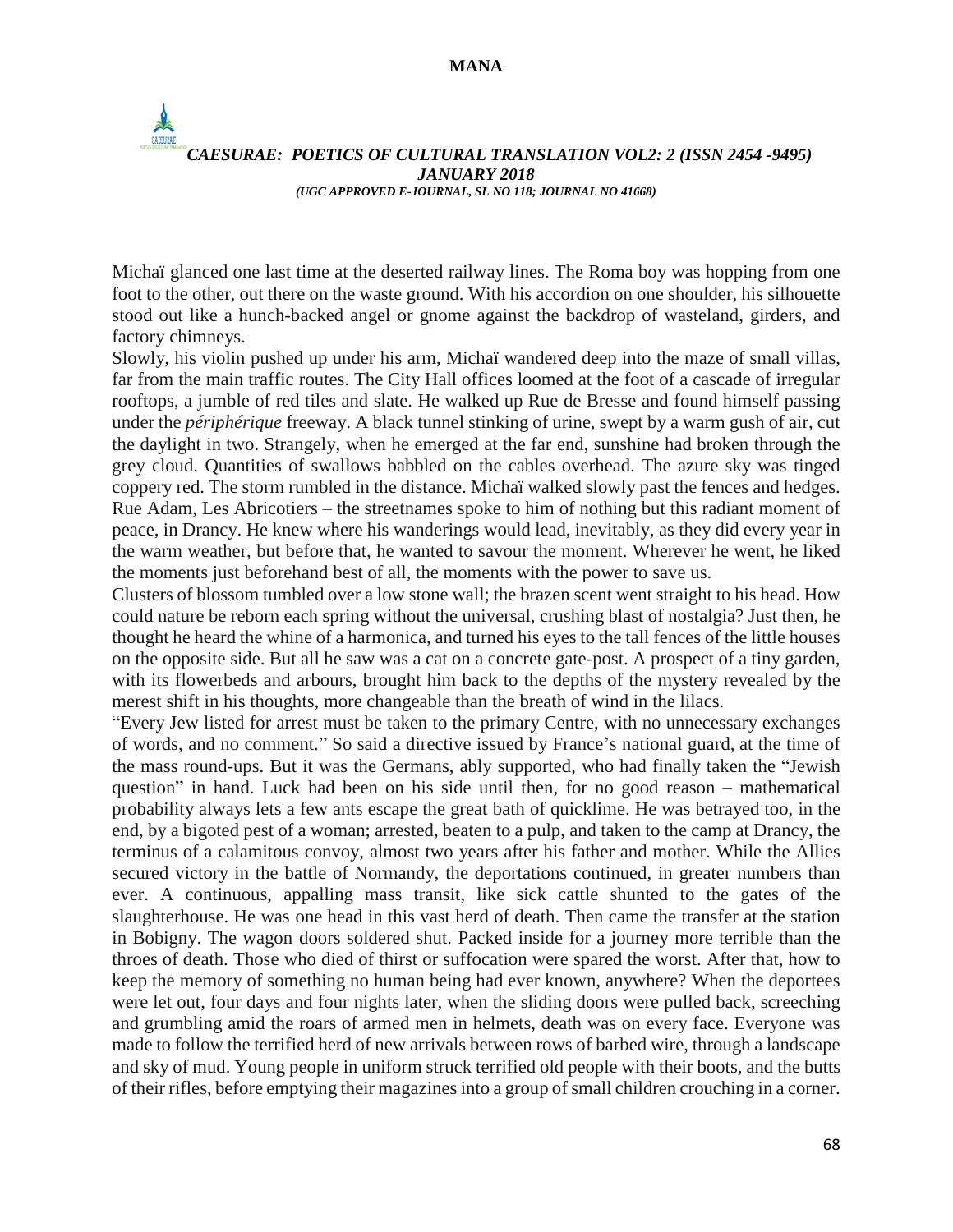#### *CAESURAE: POETICS OF CULTURAL TRANSLATION VOL2: 2 (ISSN 2454 -9495) JANUARY 2018 (UGC APPROVED E-JOURNAL, SL NO 118; JOURNAL NO 41668)*

Perhaps they at least felt a measure of pity. The gas chambers were for the great mass of those who had been spared, those who had passed without too much difficulty through the first circles of Hell. Michaï paused beneath a tall gate-post, with its cat, watching the sunlight play on a bed of roses. How had he managed to escape a second time? Well-developed for his age, with broad shoulders, he had been assigned to roof repairs until exhaustion and hunger unmasked his thirteen years. Winter had come. The bombs had brought Germany to its knees. The Russians were at the gates of the crematoria. Bombers were flying over the camps. In the frenzy of the extermination lines, amid the cries of the SS and their lackeys, after a fall that left him half buried in the foul snow, he had found himself in the middle of a group of children of all ages, some with wounds to their faces and necks, their hands red. Pressed one behind the other, frozen in their filthy rags, eyes wide with the horror of the day. Pushed with them towards a group of grey buildings from which rose lines of smoke, he had time to notice the marker sewn on the shoulder of a tiny boy crying in a dull voice for help: a brown triangle. The others all wore the same. Except for him, Michaï: his was a yellow star sewn by an obliging woman at Drancy, the only star amid the triangles. Amid the chaos, the horrifying screams, the barking, he must have gotten into the wrong line, unnoticed. A baby-faced German soldier spotted him suddenly, bent over to pull at his jacket, inspected the badge and looked scandalized, as if he had found a mouse in a batch of ducklings. "*Geh weg!*" he yelled, throwing out his arm by way of explanation. "*Du bist nicht Gypsy!*" Michaï did not know it yet, but the incident saved his life, a few metres from the gas chambers. He was sent back to his own column, the Jewish children on their way to anther block, in another sector of the *Lager*, where other Sonderkommandos were waiting for them, under the gaze of armed sentries, a prospect offering less chance of escape than a minefield. The electrified barbed wire buzzed like a row of hives. And so what really happened next? There was a great din – exactly what, he could not tell. Machine gun fire crackled from the tops of the watchtowers. A dizzying vortex dragged the blazing corners of the world down with it. Suddenly, geysers of soil and steel opened a breach in the dust. Michaï, fists over his ears, saw figures dressed in striped uniforms pouring into it, heads lowered, running wildly. He copied them, unthinking, running straight ahead, oblivious to the volleys of automatic fire that felled the fugitives here and there. Deafened, he raced towards the fields and hills, crunching snow underfoot.

What happened after that was known only in his nightly dreams. One thing was certain: his star had saved his life. Thanks to the triangles, thanks to the Roma children pushed just ahead of him into the dry showers of death. And was it not, truly, a curse of sorts? They had suffered only a single moment of horror: the horror that stayed with him always, pursuing him like his own shadow.

The spring breeze carried an odour of soot. On Rue des Abricotiers, smoke rose from the chimney of a tiny bungalow. Someone who felt the cold like he did, no doubt. All the flowers of all the gardens could not overgrow the charnel house of his memory. Yet there had been other moments, the quiet of melancholy, encounters he had never dared hope would come his way. As much as his star, music had been his saviour. He had learned to play on Rue de la Chine, with a music master by the name of Ocholowski, an old friend of his parents who never forgave himself for surviving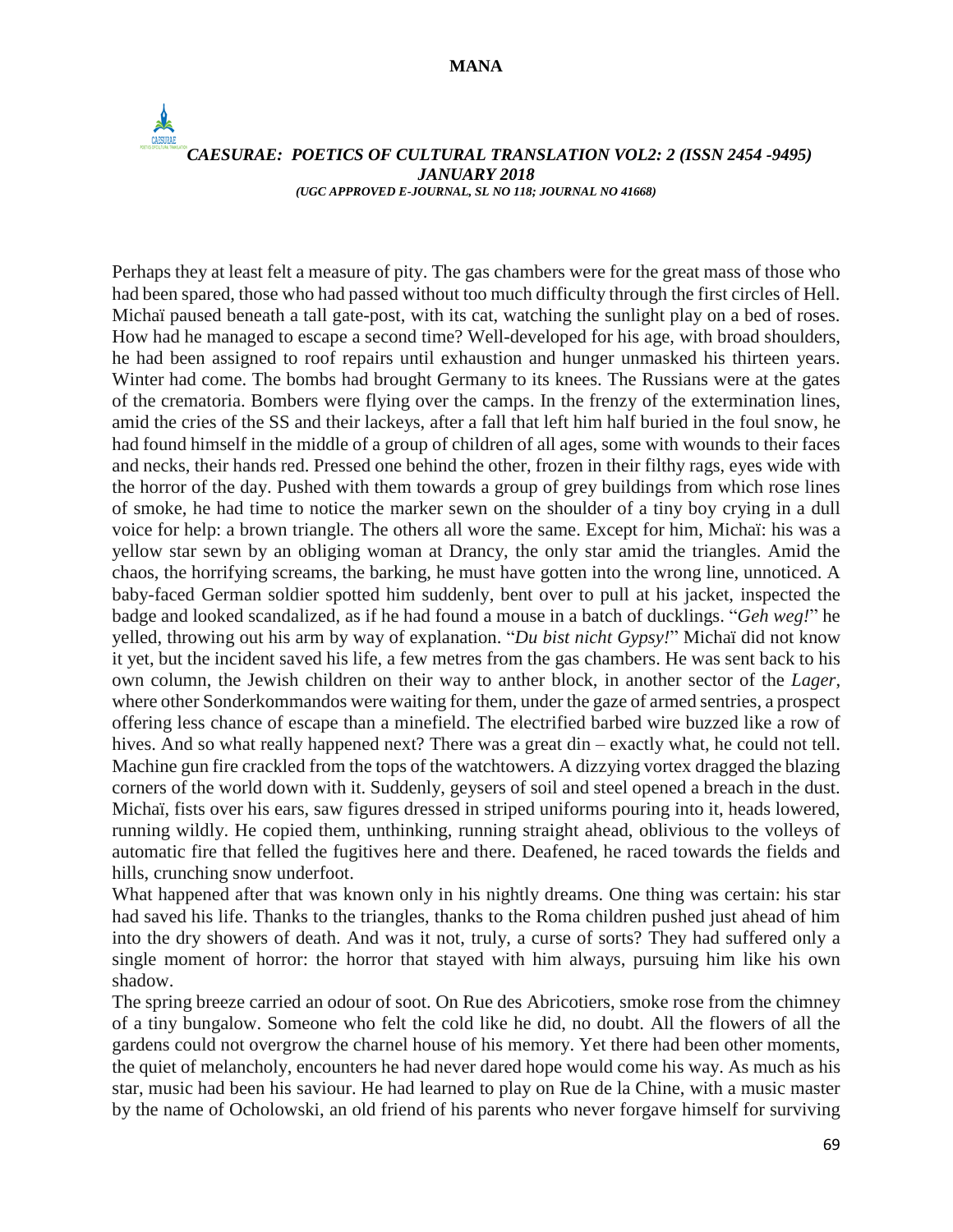$\frac{1}{2}$ 

#### *CAESURAE: POETICS OF CULTURAL TRANSLATION VOL2: 2 (ISSN 2454 -9495) JANUARY 2018 (UGC APPROVED E-JOURNAL, SL NO 118; JOURNAL NO 41668)*

his own grandchildren. A very pious man before the war, and almost blind afterwards, he had given away his books and ceremonial objects, apart from the mezuzah on his doorframe, and the eternal lamp. On the major holidays, he no longer went to the synagogue, but played his *fidl* alone at home, and his music was more poignant than all the prayers together. One day, when Michaï turned twenty and knew all the secrets of the *klezmerim*, Master Ocholowski made him a gift of his most precious instrument, a Lupot with pegs and an end-button of ivory. "Now, go and get yourself hired for all the parties, if there are enough Jews left to spread a little joy!" the old man urged him, dissolving into laughter a few weeks before he was taken into hospital. His pupil had learned his lesson well: for over half a century, he played at weddings and barmitzvahs, on the feasts of Rosh Hashana or Yom Kippur, most often solo and sometimes with other *klezmerim*, players of the tshekal, piccolo or clarinet. But age had caught up with him; he was as old as Master Ocholowskinow, and still on the road, his Lupot under his arm, but people hardly ever called on his services. And so he sometimes played for nothing, or almost nothing, on street corners, in the towns and suburbs.

Michaï resumed his distracted pilgrimage. He avoided the grim Avenue Jean-Jaurès, taking Rue Jules-Guesde, and Rue Auguste Blanqui instead. Again, he thought he heard a dull, vibrating sound, like the horn of the old platform buses. But now here he was, walking down Rue Arthur Fontaine, intersecting at right angles with Rue Blanqui, running the length of the great concrete U shape formed by the Cité de la Muette housing scheme. Just beyond its open end, level with the commemorative livestock wagon positioned like the accent of the Hebrew letter *het* – the eighth in the alphabet, shaped like a horseshoe – Michaï stood and gazed at the enclosed space: an ordinary, residential building in an outlying dormitory district, with four floors and a hundred doorways, populated by ordinary families, a concrete block with truncated arms, confronting the symbol of the Deportation. Tens of thousands of hapless people had awaited their final journey here, behind windows unfinished at the time, devoid of glass, staring down into the grey dust of a municipal building site transformed into a temporary internment camp. Now children played in sandpits, mothers pushed strollers in the gardens, people could be seen laughing on the floors above. Michaï walked past the wagon and stopped at the right-hand end of the *het*. He took his violin from its case, put the case down on the ground, and launched into the *Yiddishe Mame*, playing it over and over, for his two sisters and his mother, for his father who told him over and over again not to be afraid, for the children of Birkenau, with the brown triangles.

Suddenly, the vibrating sound began again behind him, rich and full this time, like the vibrant chords of an accordion bellows, in expert hands. Michaï trembled with inexpressible joy. Nicolaï was advancing towards him along the central space, working his instrument as he walked. No better accompaniment for the *fidl*, than an accordion! The two musicians upped the tempo, faster and faster until the children left their games, coming closer one by one; and now the old timers came too, and the mothers pushing their strollers. Coins were tossed from the windows, ringing out on the concrete walkway. The *Yiddishe Mame* was like all the best gypsy tunes, echoing gaily in the vast central space of the Cité de la Muette.